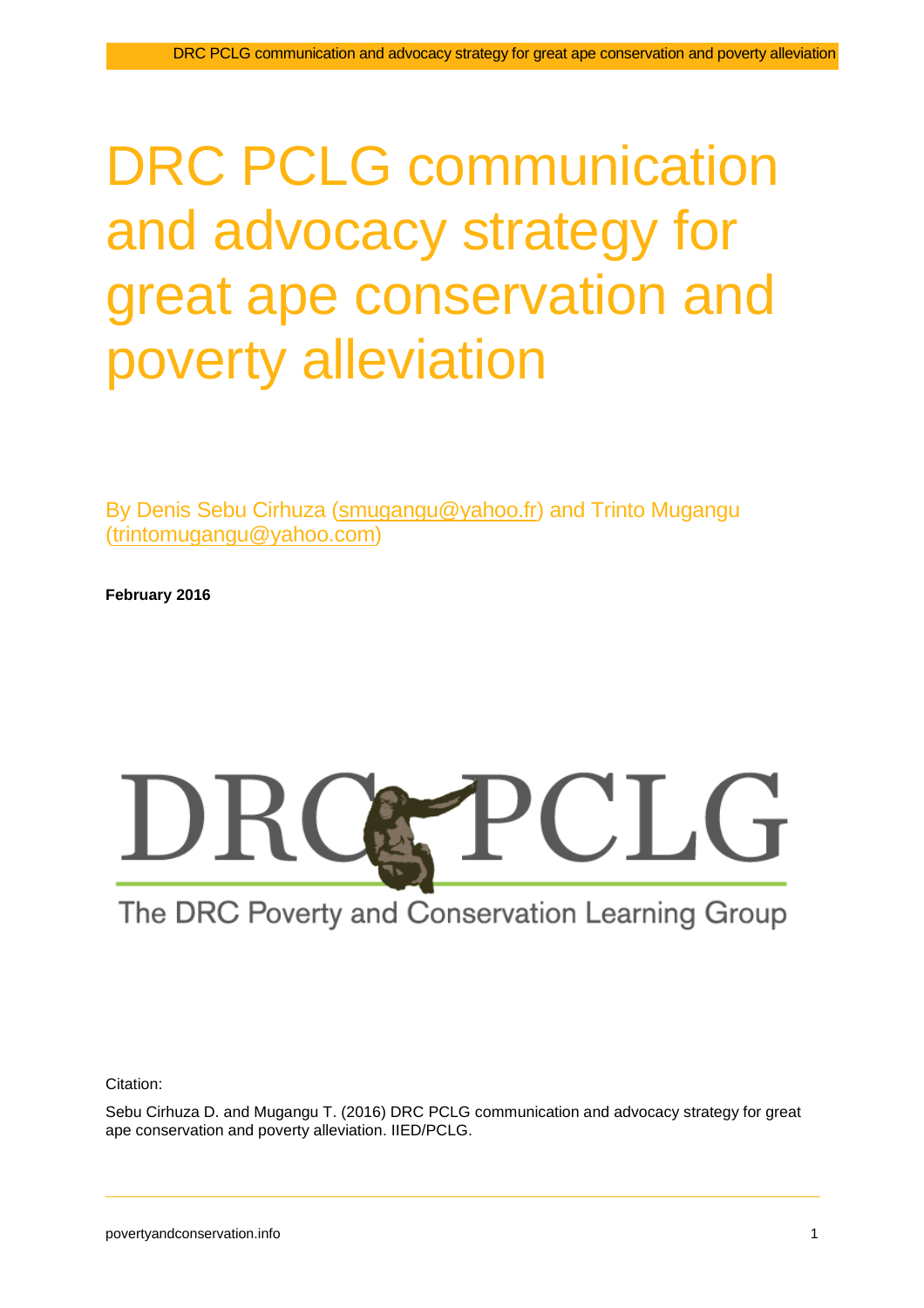# **Contents**

| 3<br>Acronyms                 |                                                                                                                                                                     |    |
|-------------------------------|---------------------------------------------------------------------------------------------------------------------------------------------------------------------|----|
| Methods and report's contents |                                                                                                                                                                     | 4  |
|                               | Communication strategy and action plan 2016-2017                                                                                                                    | 5  |
|                               | Table I: List of local stakeholders and SWOT analysis                                                                                                               | 5  |
|                               | Table II: Key problems linked to conservation and development in great ape sites                                                                                    | 6  |
| poverty alleviation in DRC    | Table III: Communication and advocacy strategy for great ape conservation and                                                                                       | 7  |
|                               | Table IV: Action plan for the implementation of the DRC PCLG communication and<br>advocacy strategy for great ape conservation and poverty alleviation in 2016-2017 | 10 |
|                               | Implementation of the DRC PCLG communication and advocacy strategy                                                                                                  | 13 |
| Challenges<br>13              |                                                                                                                                                                     |    |
| Lessons learnt 13             |                                                                                                                                                                     |    |
|                               | Appendix 1. Documents consulted during the literature review                                                                                                        | 15 |
|                               | Appendix 2. Terms of references of the communication and advocacy strategy for great ape<br>conservation and poverty alleviation in DRC                             | 16 |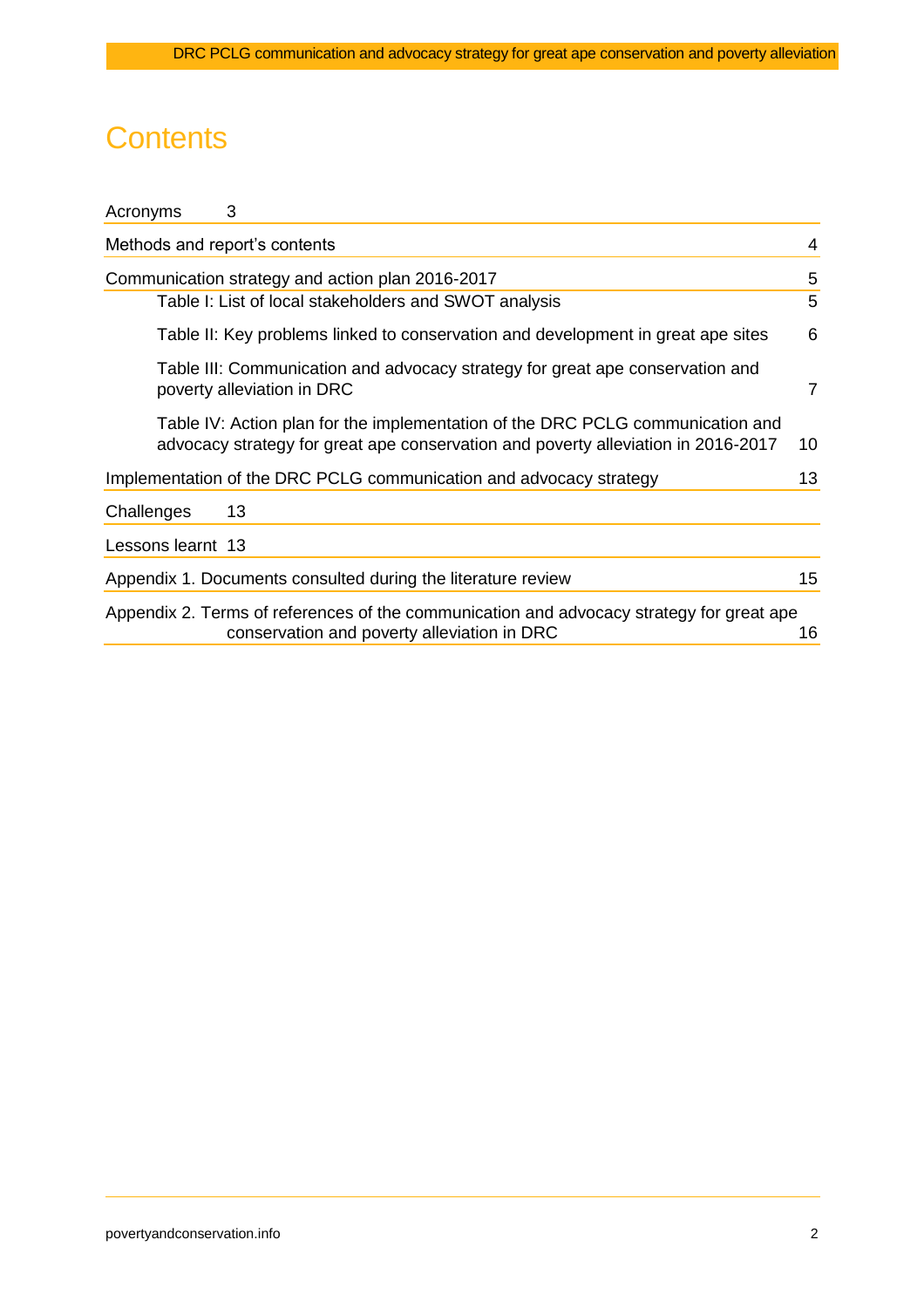# <span id="page-2-0"></span>Acronyms

| <b>BCI</b>     | <b>Bonobo Conservation Initiative</b>                                                                             |
|----------------|-------------------------------------------------------------------------------------------------------------------|
| <b>CNIE</b>    | Centre National d'Information sur l'Environnement                                                                 |
| CSO            | Civil Society Organisation                                                                                        |
| <b>DRC</b>     | Democratic Republic of Congo                                                                                      |
| <b>FONDAMU</b> | Mugangu Foundation                                                                                                |
| <b>IIED</b>    | International Institute for Environment and Development                                                           |
| <b>INCEF</b>   | International Communication and Education Foundation                                                              |
| NGO            | Non-Governmental Organisation                                                                                     |
| <b>PCLG</b>    | Poverty and Conservation Learning Group                                                                           |
| REDD           | Reducing emissions from deforestation and forest degradation                                                      |
| <b>SWOT</b>    | Strengths, weaknesses, opportunities and threats                                                                  |
| TGO            | The Gorilla Organization                                                                                          |
| <b>UGADEC</b>  | Union des Associations de Conservation des Gorilles pour le Développement<br>Communautaire à l'Est de la RD Congo |
| <b>WCS</b>     | <b>Wildlife Conservation Society</b>                                                                              |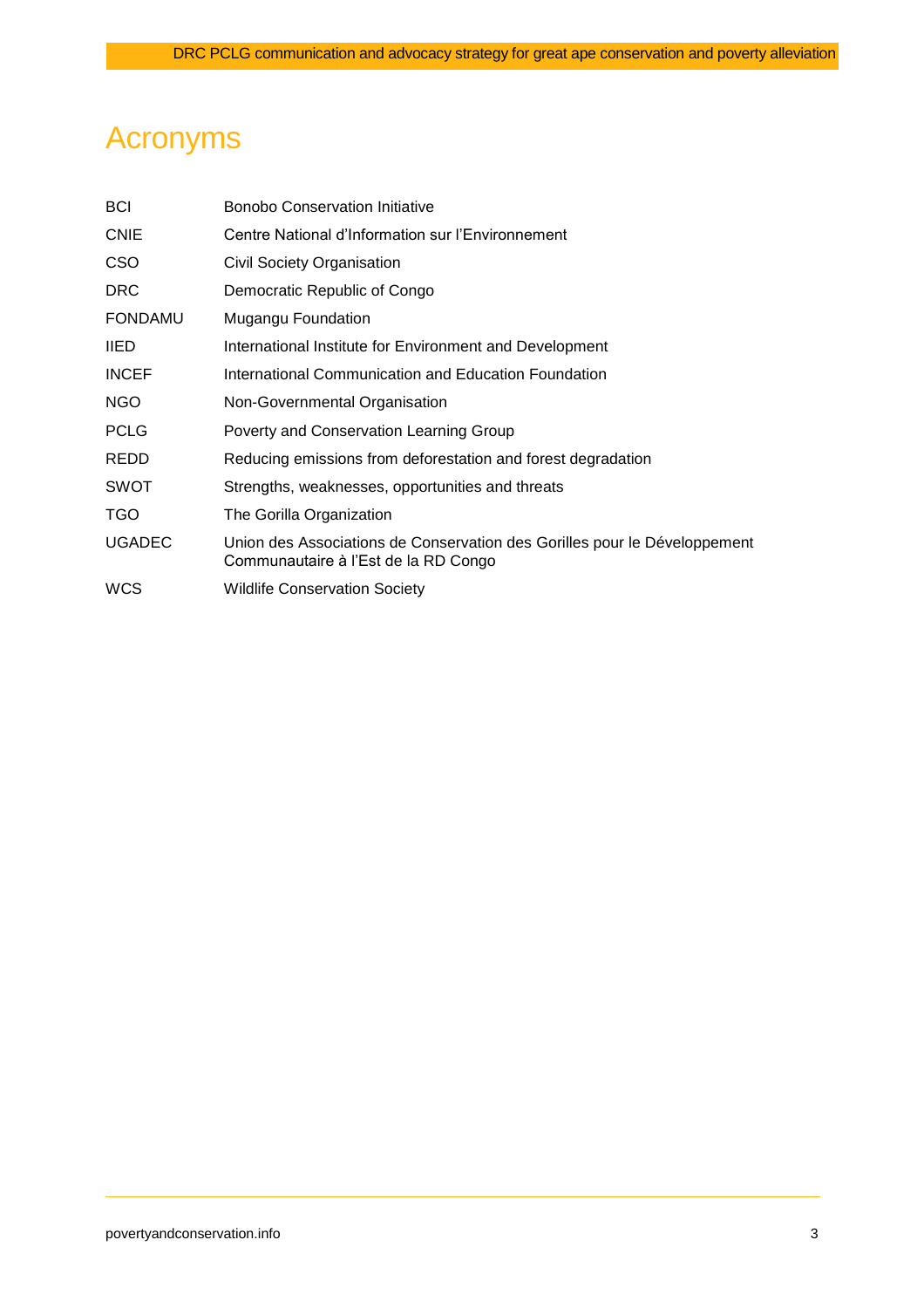### **Introduction**

The Democratic Republic of the Congo's Poverty and Conservation Learning Group (DRC PCLG) was established in 2014. After an initial meeting of the group in May 2014, a meeting of a select steering committee took place on 3<sup>rd</sup> June 2015 in Kinshasa. The steering committee's objective was to adopt a work program for the second half of 2015. The program consisted of two main components: a) adoption of the terms of reference for a study on mapping great ape conservation projects in DRC with a livelihood component; and b) adoption of the terms of reference for the preparation of a communication and advocacy strategy for great ape conservation and poverty alleviation in DRC.

The terms of reference of the communication and advocacy strategy (see Annex 2) were adopted at this meeting and a subcommittee was established to oversee the implementation of the work detailed in these terms of reference. Members of this communication subcommittee are listed below:

- Evelyne Samu, Bonobo Conservation Initiative (BCI)
- Michelle Wieland, Wildlife Conservation Society (WCS)
- CNIE staff, to be nominated by the Conservation Director of the Ministry of Environment of the DR Congo
- Cynthia Moses, International Communication and Education Foundation (INCEF)
- Bethany Squires, UGADEC and Australia Zoo

A communication expert, Sebu Cirhuza, from FONDAMU and TGO, was retained by the group as a communication consultant to lead this work.

This report describes the progress made during the preparation, adoption and implementation of this communication strategy, as well as challenges encountered and lessons learned.

### <span id="page-3-0"></span>Methods and report's contents

As a first step in the execution of this work, the consultant carried out a literature review (see Annex I). Then a stakeholders SWOT (strengths, weaknesses, opportunities and threats) analysis was done in relation to the issues of great ape conservation and the improvement of the living conditions of local populations around great ape sites (Table I). This led to an analysis of the threats to the conservation of great apes, and of the attitude, knowledge and barriers to changing behaviour by the various stakeholders (see Table II). Finally, for each category of stakeholder, appropriate messages and communication methods were formulated (see Table III). Based on the steps above, a communication and advocacy strategy for great ape conservation and poverty alleviation in DRC was put together (see Table IV).

These working papers, prepared by the DRC PCLG communication consultant, were regularly submitted to the communication subcommittee members by email or during meetings, for discussion, refinement, and eventually adoption.

One of the final suggestions of the communication subcommittee was that, before this communication and advocacy strategy is put in place, it must first be adopted by all DRC PCLG members, who will also be able to comment on who should lead in the implementation of this strategy and how.

The results of this work are summarised in the tables below.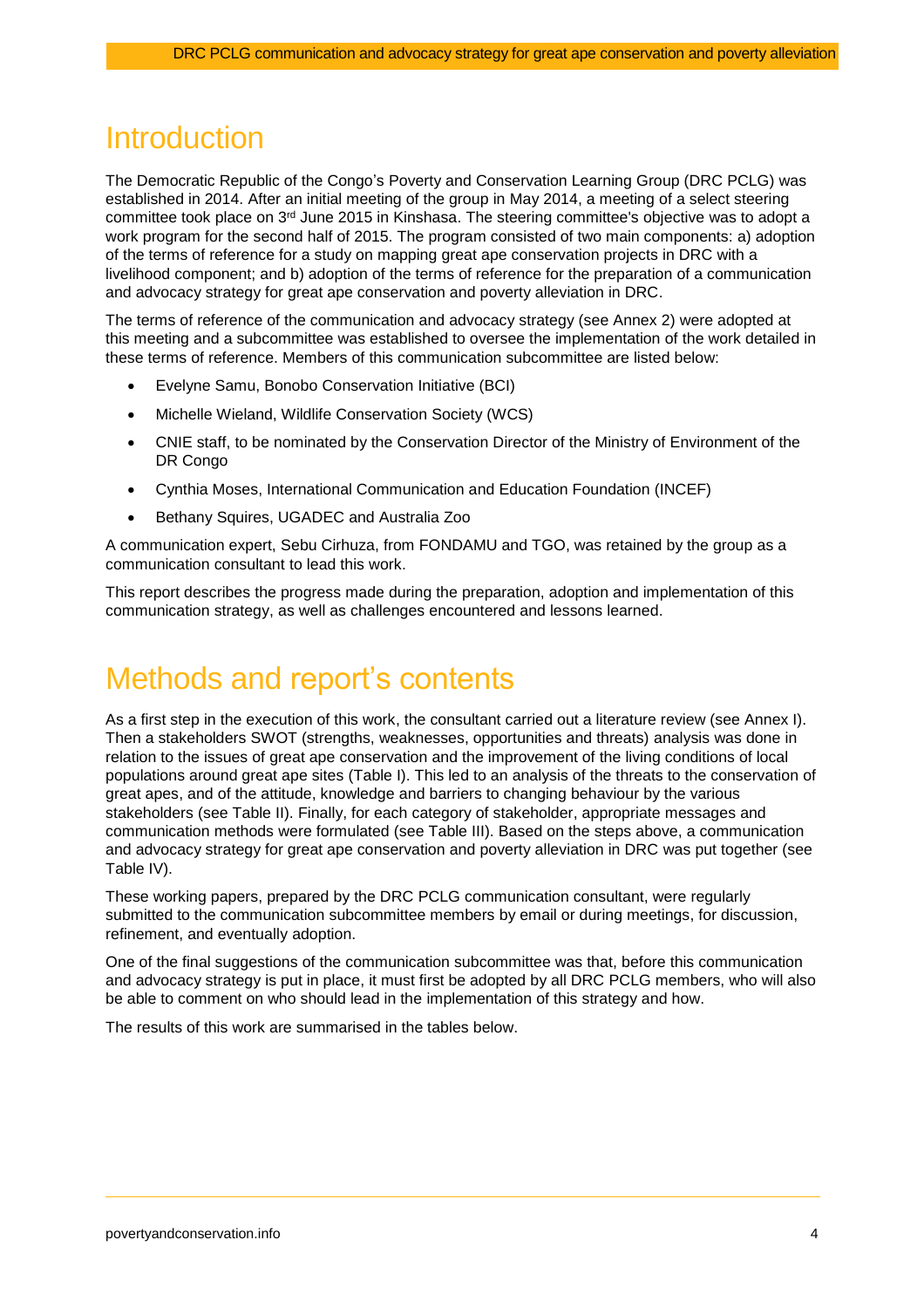# <span id="page-4-0"></span>Communication strategy and action plan 2016-2017

Each stakeholder experiences unique expectations and threats related to conservation and poverty alleviation activities around great ape sites, which lead to different attitudes and practices, as well as constraints to behavioural change<sup>1</sup> as summarised in Table I below.

<span id="page-4-1"></span>Table I: List of local stakeholders and SWOT analysis

| <b>Stakeholder category</b>                                       | <b>Attitudes, knowledge and</b><br>practices                                                                             | <b>Constraints to change and to</b><br>promoting the desired favourable<br>practice                                                   |
|-------------------------------------------------------------------|--------------------------------------------------------------------------------------------------------------------------|---------------------------------------------------------------------------------------------------------------------------------------|
| Public authority (government<br>and protected areas'<br>managers) | Public authorities do not support<br>the interests and challenges of<br>conservation                                     | Insufficient budget and lack of<br>political will to improve livelihoods<br>and conserve the environment. Lack<br>of sound governance |
| Rural and / or urban<br>households                                | Have no interest in conservation                                                                                         | Little implementation of existing<br>regulatory policies and limited<br>community involvement                                         |
| Local communities                                                 | Little knowledge about the<br>linkages between conservation<br>and development                                           | Little work involving local<br>communities                                                                                            |
| Private sector                                                    | Some private sector operators do<br>not observe the regulatory<br>measures on environment and<br>social impact standards | Corruption is widespread. Limited<br>examples of good practice available<br>for forest governance and mining                          |
| Civil society                                                     | There is a feeling of apathy from<br>DRC's civil society.                                                                | Lack of organisation, and poor<br>technical, material and financial<br>means to act                                                   |
|                                                                   |                                                                                                                          | Little promotion of policies and<br>regulations for the involvement of<br>CSOs in sustainable conservation                            |

Following the SWOT analysis (Table I), key conservation and development problems in DRC were identified and briefly described, together with initial suggestions for a set of activities to reconcile conservation and the improvement of local people's well-being. See Table 2 below.

<sup>1</sup>See the Plan intégré de communication pour la promotion de la REDD+ en RDC, Ministère de l'Environnement, Conservation de la Nature et Tourisme, Direction de Développement Durable, Coordination Nationale REDD, Matrice 2 et 3 p 12.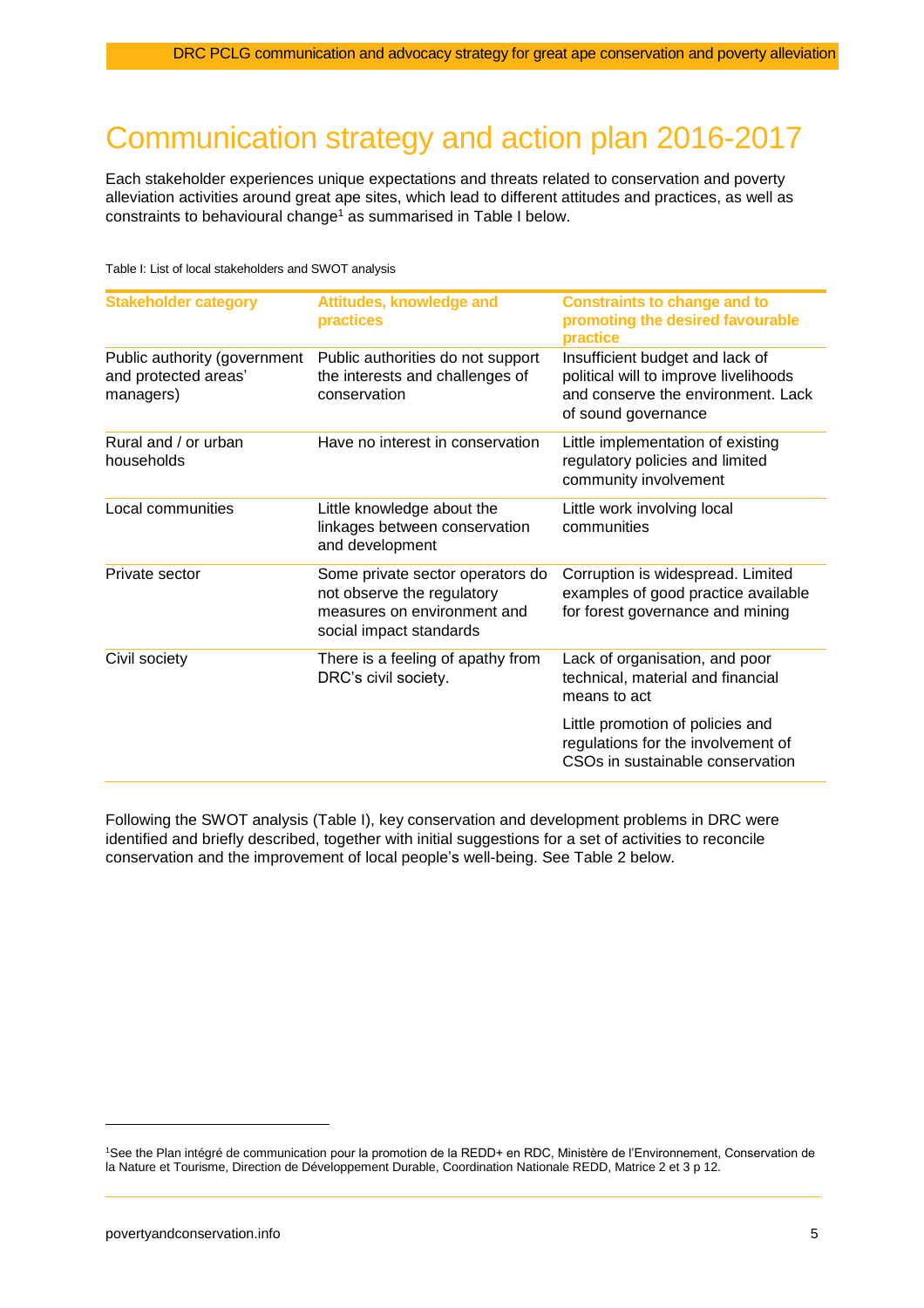| <b>Problem</b>                 | <b>Description</b>                                                                 | <b>Activities to be undertaken</b>                                                |  |  |
|--------------------------------|------------------------------------------------------------------------------------|-----------------------------------------------------------------------------------|--|--|
| Habitat's loss and degradation | Excessive logging                                                                  | Reforestation                                                                     |  |  |
|                                | Uncontrolled use of bush fires                                                     | Adoption of alternative energy                                                    |  |  |
|                                | Little knowledge of alternative<br>energy sources                                  | sources                                                                           |  |  |
| Hunting and poaching           | Practice of traditional hunting in the<br>forest                                   | Promotion of alternative income<br>generating activities                          |  |  |
|                                | Use of traps and other unsuitable<br>methods for capturing wildlife                | Improved understanding of<br>traditional hunting practices                        |  |  |
|                                |                                                                                    | Promotion of less damaging<br>hunting practices                                   |  |  |
| Civil war and armed conflict   | Persistence of armed groups and<br>illegal mining activities in protected<br>areas | Conflicts resolution and the<br>deployment of armed forces to<br>replace militias |  |  |
| Increase in human population   | Increased pressures on natural<br>resources                                        | Promote family planning<br>methods                                                |  |  |
|                                | Lack of understanding of traditional<br>and indigenous knowledge                   | Respect of traditional<br>knowledge                                               |  |  |
|                                | Marginalisation of local communities<br>and indigenous peoples                     | Implementation of international<br>laws and conventions relating to               |  |  |
|                                | No involvement of local communities<br>and indigenous peoples in decision          | biodiversity conservation and<br>poverty alleviation                              |  |  |
|                                | making                                                                             | Design and implement timely<br>measures to control epidemic                       |  |  |
|                                | High unemployment rates                                                            | outbreaks such as Ebola                                                           |  |  |
|                                | Diseases outbreaks                                                                 |                                                                                   |  |  |
| Poor governance                | Laxity of public authorities                                                       | Adopt and implement                                                               |  |  |
|                                | Lack of proper implementation of                                                   | appropriate laws                                                                  |  |  |
|                                | existing laws                                                                      | Vulgarize existing laws                                                           |  |  |
|                                |                                                                                    | Promote good governance                                                           |  |  |

<span id="page-5-0"></span>Table II: Key problems linked to conservation and development in great ape sites<sup>2</sup>

Reflecting on the stakeholders' categories identified above, type of messages we want to communicate, and behaviours that we need to change, the following possible modes of communication were identified: radio and TV, internet, telephone, posters, documentaries, theatre, songs and sketches. It is important to note that a single category of stakeholders can be targeted through several channels. However, the most reliable and efficient communication channel should be identified by testing them on the ground. Each message is directly linked to the behavior to change as presented in the  $4<sup>th</sup>$  column of Table III below. Table III presents the communication channels, type of messages, and the behaviour to change identified for every targeted audience or category of stakeholders.

<span id="page-5-1"></span> $\overline{a}$ 

<sup>&</sup>lt;sup>2</sup>Refer to this source: «La conservation des espèces de grands singes et le rôle des organisations non gouvernementales au sein du réseau d'acteurs, Mémoire de fin d'études présenté par Valentine THIRY à l'Université Libre de Bruxelles, Année académique 2013-2014 ; P11 et 12 », les plus grandes menaces sur les populations de grands singes sont les suivantes en RDC: *Perte et dégradation de l'habitat; Chasse et braconnage; Guerres civiles et conflits armés; Mauvaises pratiques traditionnelles, augmentation de la population humaine et transmission de maladies entre humains et grands singes.*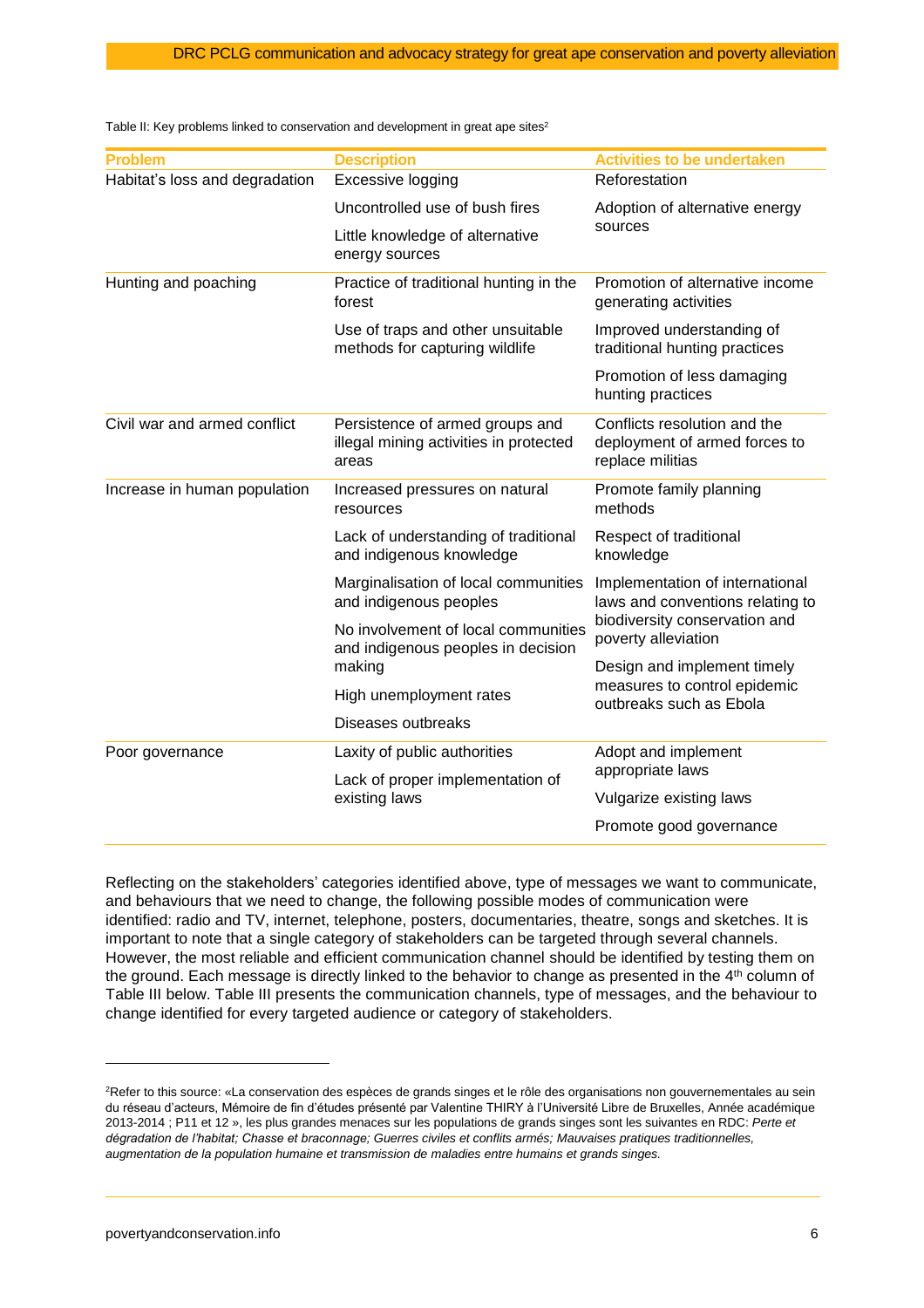| <b>Stakeholder</b>                               | <b>Behaviour to change /</b><br>problem                                                                                                                                                                                              | <b>Message</b>                                                                                                                                    | <b>Communication channel</b>                                              |
|--------------------------------------------------|--------------------------------------------------------------------------------------------------------------------------------------------------------------------------------------------------------------------------------------|---------------------------------------------------------------------------------------------------------------------------------------------------|---------------------------------------------------------------------------|
| Public authority <sup>3</sup><br>(government and | 1a. Inaction concerning<br>abusive trees cutting                                                                                                                                                                                     | M 1. Conservation<br>and reforestation                                                                                                            | Radio and TV<br><b>Visits</b>                                             |
| protected areas'                                 | 1b. Inaction about                                                                                                                                                                                                                   | activities should be                                                                                                                              |                                                                           |
| managers)                                        | excessive timber<br>harvesting                                                                                                                                                                                                       | supported because<br>they ensure our long-<br>term livelihoods                                                                                    | Bulletins and posters in the<br>districts' offices on<br>renewable energy |
|                                                  | 2. Lack of implementation<br>of existing laws on nature                                                                                                                                                                              | M 2. In applying                                                                                                                                  | <b>Brochures</b>                                                          |
|                                                  | conservation                                                                                                                                                                                                                         | forestry laws, we fight<br>against illegal                                                                                                        | Newsletters, flyers and<br>posters:                                       |
|                                                  | 3. Lack of knowledge on<br>renewable and                                                                                                                                                                                             | exploitation of<br>resources that ensure                                                                                                          | a) on the benefits of saving                                              |
|                                                  | alternative sources of                                                                                                                                                                                                               | our survival                                                                                                                                      | protected areas                                                           |
|                                                  | energy                                                                                                                                                                                                                               | M 3. Use of                                                                                                                                       | b) on land and indigenous                                                 |
|                                                  | 4a. Political interferences<br>that leave people<br>unsatisfied and<br>encourage them to<br>invade protected areas                                                                                                                   | renewable energy<br>sources around great<br>ape sites reduce<br>deforestation for<br>firewood                                                     | peoples rights                                                            |
|                                                  | and great ape habitats                                                                                                                                                                                                               | M4a. Enforcing laws                                                                                                                               |                                                                           |
|                                                  | 4b. Expropriation of local<br>communities and<br>indigenous peoples land<br>5. Lack of community<br>development<br>6. No involvement of<br>local communities and<br>indigenous peoples in<br>decision-making and<br>benefits sharing | regulating biodiversity<br>conservation reduces<br>encroachment of                                                                                |                                                                           |
|                                                  |                                                                                                                                                                                                                                      | great ape habitats<br>M4b. Respect for<br>land ownership<br>secures indigenous<br>population rights and<br>reduces pressure on<br>protected areas |                                                                           |
|                                                  |                                                                                                                                                                                                                                      |                                                                                                                                                   |                                                                           |
|                                                  | 7. Civil war and armed<br>conflict                                                                                                                                                                                                   | M 5. Local people<br>should take part in<br>conservation<br>planning                                                                              |                                                                           |
|                                                  |                                                                                                                                                                                                                                      | M 6. The local<br>development<br>planning and<br>management<br>committee ensures<br>participatory<br>management and<br>benefit sharing            |                                                                           |
|                                                  |                                                                                                                                                                                                                                      | M7. By promoting                                                                                                                                  |                                                                           |

Table III: Communication and advocacy strategy for great ape conservation and poverty alleviation in DRC

<sup>3</sup>Categories of public authority's stakeholders are listed below:

- National and provincial members of parliaments
- National and provincial Ministers
- Governors of provinces
- Administrators of Territory
- Customary chiefs (Chefs de Collectivités /ou Secteurs et Chefs de Groupements de villages riverains)

 $\overline{a}$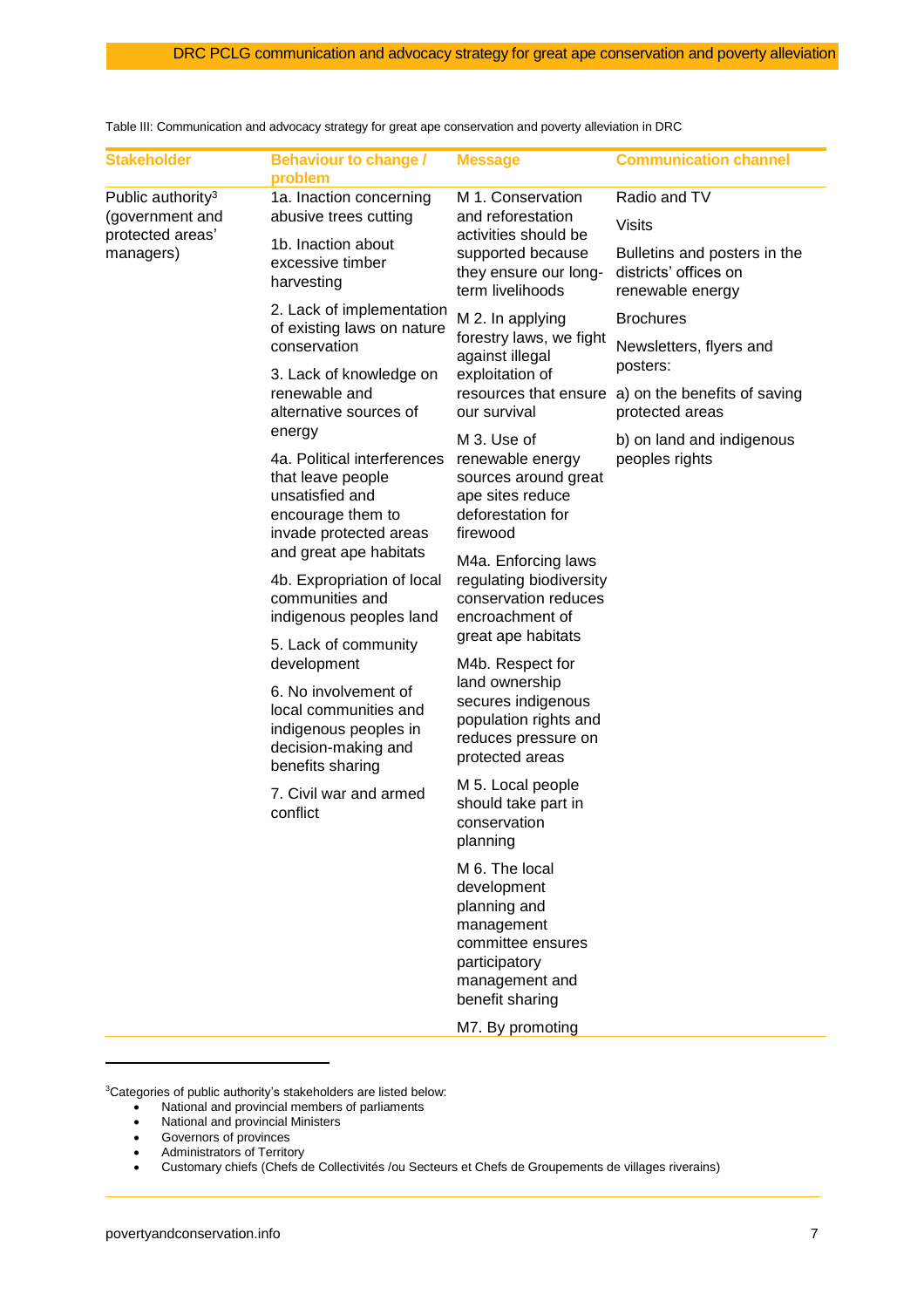|                                                                                    |                                                                                                 | inter-community<br>dialogue and<br>eradicating armed<br>conflict, we are<br>strengthening peace,<br>good governance and<br>sustainable<br>development |                                                                                        |
|------------------------------------------------------------------------------------|-------------------------------------------------------------------------------------------------|-------------------------------------------------------------------------------------------------------------------------------------------------------|----------------------------------------------------------------------------------------|
| Rural and urban<br>households (including<br>women, workers,<br>peasants, teachers, | 1. Illegal felling of trees<br>2. Excessive cutting of<br>trees for firewood                    | M 1. Plant trees to<br>restore our forests<br>and ensure our long-<br>term livelihoods                                                                | Radio and TV<br>Theatre, songs, public<br>dissemination (film<br>screenings and public |
| school children, etc.)                                                             | 3. Lack of knowledge on<br>renewable energy and<br>alternatives to firewood                     | M 2. Denounce the<br>loggers that do not                                                                                                              | debates)<br>Posters to promote                                                         |
|                                                                                    | 4. Lack of community<br>development plan                                                        | follow the forest<br>legislation (Forest<br>Code) to avoid the<br>irreversible loss of                                                                | indigenous peoples' rights                                                             |
|                                                                                    | 5. No involvement of<br>local communities and                                                   | our forests                                                                                                                                           |                                                                                        |
|                                                                                    | indigenous people in<br>decision-making,<br>participatory<br>management and<br>benefits sharing | M 3. Let's explore<br>renewable and clean<br>energy sources to<br>reduce our<br>dependence on<br>firewood                                             |                                                                                        |
|                                                                                    |                                                                                                 | M4. Participatory<br>planning ensures<br>sustainable resource<br>management                                                                           |                                                                                        |
|                                                                                    |                                                                                                 | M5. Local<br>communities and<br>indigenous people<br>should be involved in<br>community<br>management to<br>ensure satisfactory<br>benefit sharing    |                                                                                        |
| Local communities<br>and indigenous<br>peoples                                     | 1. Illegal felling of trees<br>2. Collecting excessive<br>wood                                  | M 1. Plant trees to<br>restore our forests<br>and ensure our long-<br>term livelihoods                                                                | Radio, TV and documentary<br>films                                                     |
|                                                                                    | 3. Lack of knowledge on<br>alternative energy<br>sources and limited<br>electric coverage       | M 2. Denounce<br>loggers who do not<br>follow the forest laws<br>to avoid the loss of                                                                 | Theatre, songs, public<br>dissemination (film<br>screenings and public<br>debates)     |
|                                                                                    | 4. Expropriation of land<br>from local communities                                              | our forests<br>M 3. Let's use                                                                                                                         | Posters on land issues and                                                             |
|                                                                                    | and indigenous people<br>5. Lack of a community<br>development plan                             | renewable and clean<br>energy to reduce our<br>dependence on                                                                                          | indigenous peoples' rights                                                             |
|                                                                                    | 6. No involvement of                                                                            | firewood                                                                                                                                              |                                                                                        |
|                                                                                    | local communities and                                                                           | M4. Let's participate                                                                                                                                 |                                                                                        |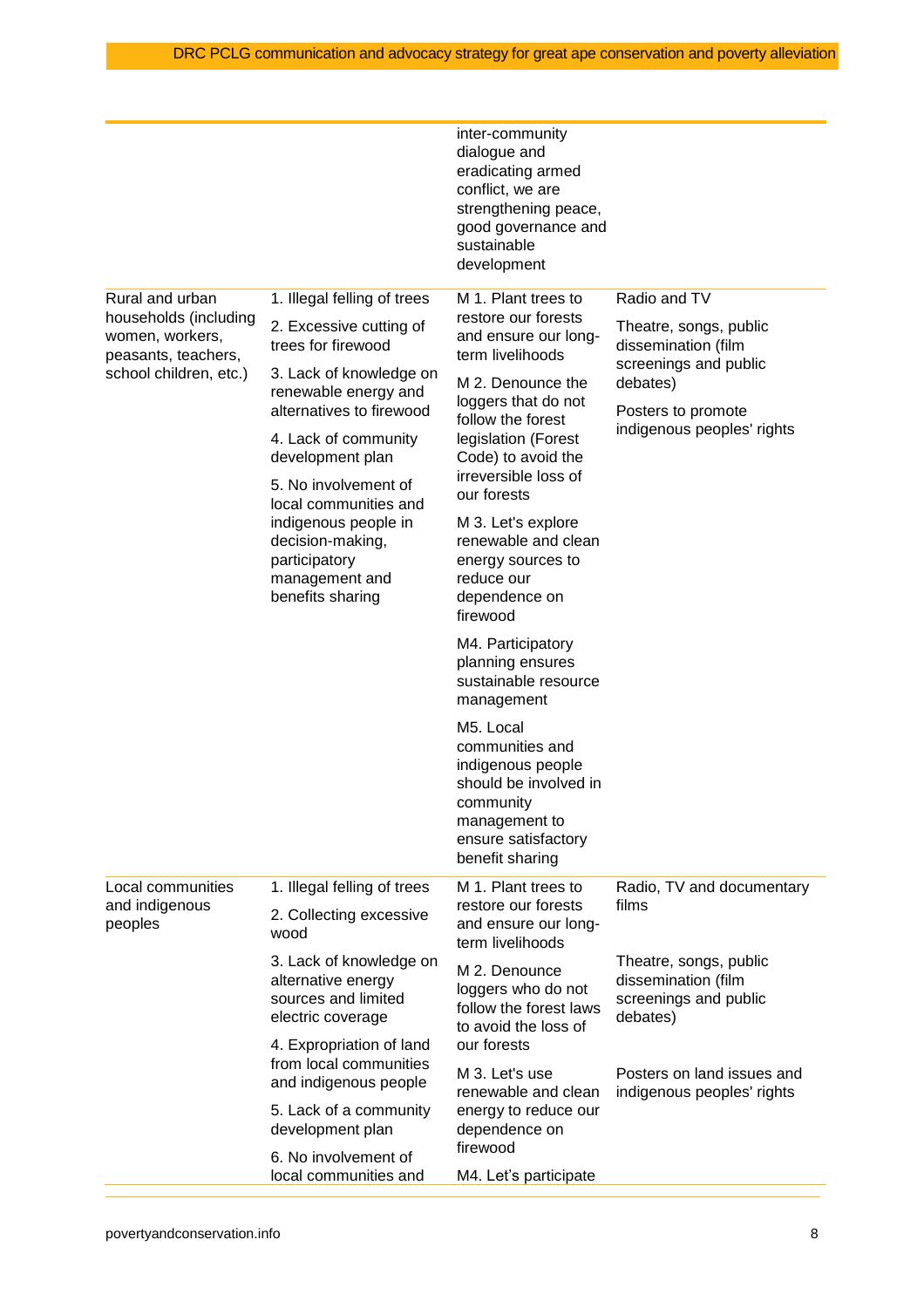|                | indigenous people in<br>decision-making<br>7. Bushfires                                                                                                                                                             | in land-use planning,<br>to ensure a<br>sustainable future for<br>our homeland and to<br>prevent illegal<br>distribution of logging<br>concessions       |                                                      |
|----------------|---------------------------------------------------------------------------------------------------------------------------------------------------------------------------------------------------------------------|----------------------------------------------------------------------------------------------------------------------------------------------------------|------------------------------------------------------|
|                |                                                                                                                                                                                                                     | M 5. Land use<br>planning ensures the<br>conservation of<br>biodiversity and<br>sustainable resource<br>management                                       |                                                      |
|                |                                                                                                                                                                                                                     | M6. Let's participate<br>as a community in<br>the management of<br>our land to its<br>stewardship and<br>benefits sharing                                |                                                      |
|                |                                                                                                                                                                                                                     | M7. Let's use<br>prescribed bushfires<br>practices for the<br>conservation and<br>protection of our<br>crops                                             |                                                      |
| Private sector | 1. Little acceptance of<br>environmental laws                                                                                                                                                                       | M 1. Please adhere<br>to existing                                                                                                                        | Radio, TV, and documentary<br>films                  |
|                | 2. No wood harvesting<br>quotas exist in the forests<br>3. Little investments<br>target the improvement of<br>local communities and<br>indigenous people<br>livelihoods<br>4. Lack of community<br>development plan | environmental laws                                                                                                                                       | Brochure and poster                                  |
|                |                                                                                                                                                                                                                     | M 2. The application<br>of the Forest Code<br>will help to<br>sustainably manage<br>forests and to ensure<br>the rehabilitation of<br>our forest capital | Posters about land and<br>indigenous peoples' rights |
|                |                                                                                                                                                                                                                     | M3. Invest in social<br>infrastructure around<br>great ape sites                                                                                         |                                                      |
|                |                                                                                                                                                                                                                     | M4. Support local<br>communities and<br>indigenous peoples in<br>the formulation of<br>community<br>development plans                                    |                                                      |

A set of key actions for the implementation of the communication strategy in 2016-2017 are identified in table IV below. Before its implementation, the strategy should be approved by the general assembly of DRC PCLG members. Then an on the ground testing phase in some pilot sites will be crucial to assess its efficacy.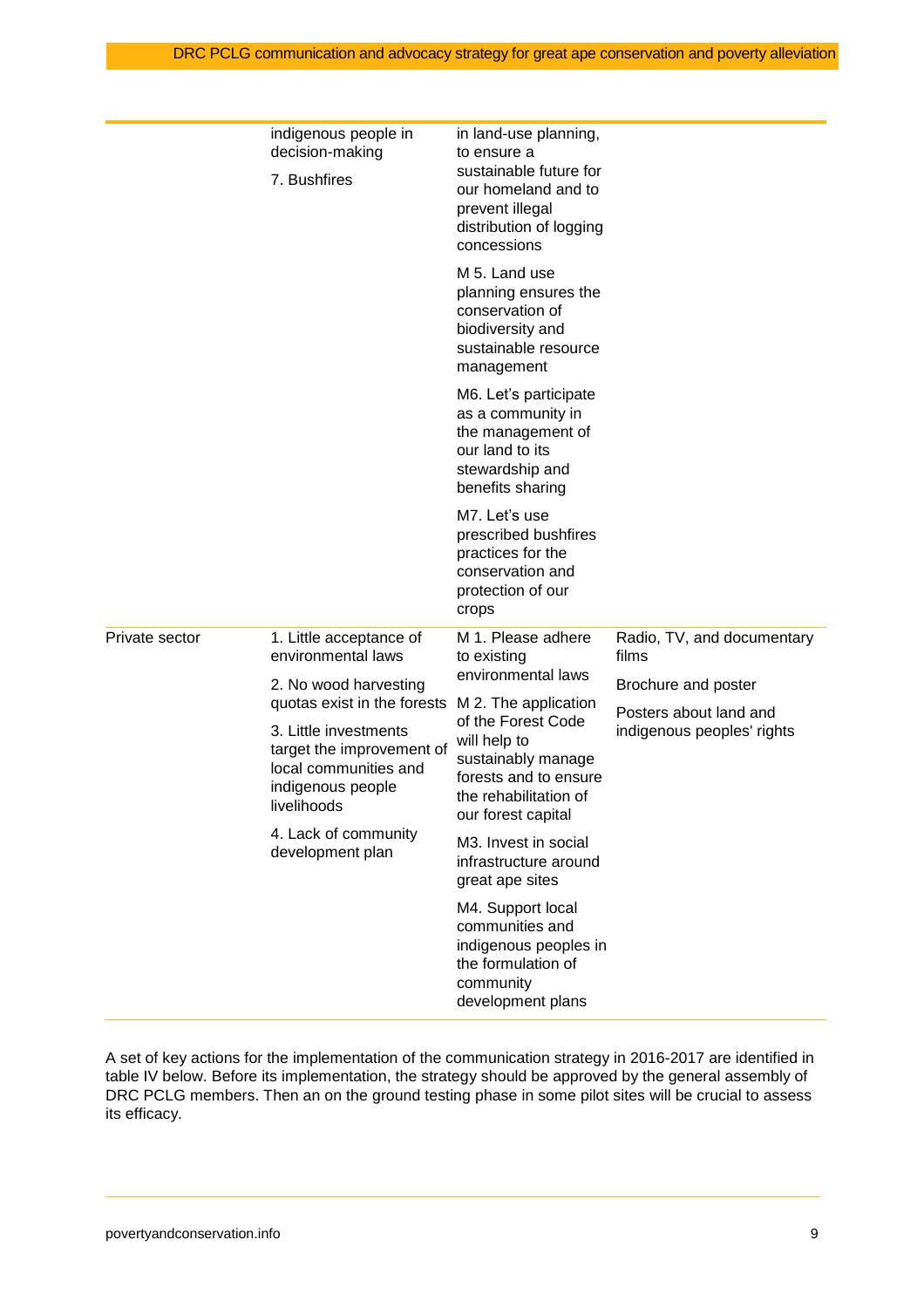| <b>Activity</b>                                                                                                    | <b>Expected result</b>                                                                                                                                 | <b>Objectively verifiable</b><br><b>indicator</b>                                                                  | <b>Message</b>                                                                                      | <b>Lead</b>                                 | <b>When</b>            | Budget <sup>4</sup>                                                     |
|--------------------------------------------------------------------------------------------------------------------|--------------------------------------------------------------------------------------------------------------------------------------------------------|--------------------------------------------------------------------------------------------------------------------|-----------------------------------------------------------------------------------------------------|---------------------------------------------|------------------------|-------------------------------------------------------------------------|
| Organise interactive<br>radio programs through                                                                     | Interactive TV and radio<br>programs broadcasted<br>at community, provincial<br>and national level are<br>produced: at least 6<br>programs at national | Number of interactive<br>programs broadcasted<br>in radio and TV at<br>national, provincial and<br>community level | Vulgarisation of new<br>technologies and                                                            | <b>DRC PCLG</b><br>(members,<br>consultant) | Second<br>half of      | $$350 \times (6 + 26)$<br>$+ 12)$                                       |
| community, provincial<br>and national radio<br>stations<br>TV programs at                                          |                                                                                                                                                        |                                                                                                                    | alternative energies<br>Promotion of alternative<br>income generating<br>activities                 |                                             | 2017                   |                                                                         |
| national, provincial, and<br>community level <sup>5</sup>                                                          | level, 26 programs at<br>provincial level, and 12                                                                                                      |                                                                                                                    | Use of improved seeds                                                                               |                                             |                        |                                                                         |
|                                                                                                                    | at community level                                                                                                                                     |                                                                                                                    | Capacity building for<br>indigenous peoples and<br>local communities                                |                                             |                        |                                                                         |
|                                                                                                                    |                                                                                                                                                        |                                                                                                                    | Vulgarisation of improved<br>stoves and fireplaces                                                  |                                             |                        |                                                                         |
| Organise information<br>and awareness<br>sessions for women<br>and children (in schools<br>and in the communities) | Awareness sessions<br>and information for<br>women and children<br>(schools and<br>community) are<br>organised                                         | Number of awareness<br>sessions and<br>information for women<br>and children held at<br>community level            | Dissemination of<br>knowledge on appropriate<br>technologies and<br>alternative energies<br>sources | <b>DRC PCLG</b><br>(members,<br>consultant) | Second<br>half<br>2017 | \$1,000<br>(printing,<br>participants<br>transportation)<br>print basic |
|                                                                                                                    |                                                                                                                                                        |                                                                                                                    | Promotion of alternative<br>income generating<br>activities                                         |                                             |                        | documents and<br>visit<br>communities to<br>raise awareness             |
|                                                                                                                    |                                                                                                                                                        |                                                                                                                    | Use of improved seeds                                                                               |                                             |                        |                                                                         |
|                                                                                                                    |                                                                                                                                                        |                                                                                                                    | Capacity building for<br>indigenous people and<br>local communities                                 |                                             |                        |                                                                         |
|                                                                                                                    |                                                                                                                                                        |                                                                                                                    | Dissemination of                                                                                    |                                             |                        |                                                                         |

Table IV: Action plan for the implementation of the DRC PCLG communication and advocacy strategy for great ape conservation and poverty alleviation in 2016-2017

<sup>4</sup> Costs in this table are meant to be indicative only, and further work will be required to assess exact amounts.

<sup>5</sup> Programs on community radios or TV will be done by DRC PCLG members in collaboration with communication experts.

<span id="page-9-0"></span>-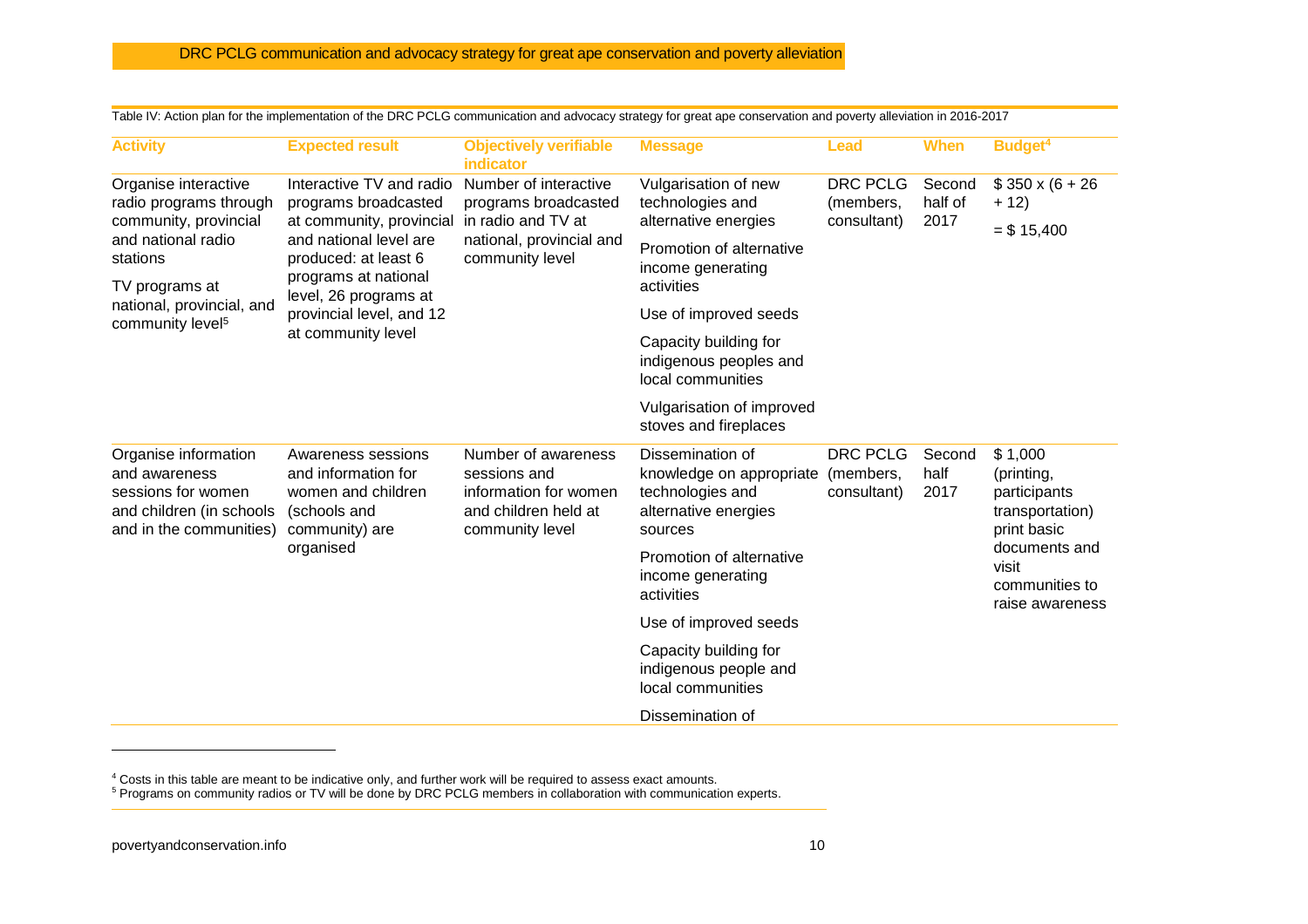|                                                                                                                      |                                                                                                                                                              |                                                                                                               | knowledge on improved<br>stoves and fireplaces                                                             |                                                   |                           |                                                                   |
|----------------------------------------------------------------------------------------------------------------------|--------------------------------------------------------------------------------------------------------------------------------------------------------------|---------------------------------------------------------------------------------------------------------------|------------------------------------------------------------------------------------------------------------|---------------------------------------------------|---------------------------|-------------------------------------------------------------------|
| Produce key messages<br>and information to raise                                                                     | Key messages reach<br>local communities<br>through the use of<br>posters, flyers, and<br>comic strips                                                        | Number and type of<br>posters, flyers, and<br>comic strips produced                                           | Promotion of income<br>generating activities                                                               | <b>PCLG</b><br>(members,<br>consultant)           | First half \$35 x<br>2017 | 26provinces                                                       |
| awareness in target<br>local communities                                                                             |                                                                                                                                                              |                                                                                                               | Use of improved seeds                                                                                      |                                                   |                           | $x100 = $91,000$                                                  |
| (posters, flyers, comic<br>strips $)^6$                                                                              |                                                                                                                                                              |                                                                                                               | Capacity building of<br>indigenous peoples and<br>local communities                                        |                                                   |                           |                                                                   |
|                                                                                                                      |                                                                                                                                                              |                                                                                                               | Dissemination of<br>knowledge on improved<br>stoves                                                        |                                                   |                           |                                                                   |
| Produce memos or<br>organise information<br>and advocacy sessions<br>for parliamentarians<br>and senators on poverty | Memos and / or<br>advocacy sessions for<br>lawmakers<br>(parliamentarians and<br>senators) on poverty<br>alleviation around great<br>ape sites are organised | A memo per year or an<br>annual advocacy<br>session conducted; a<br>significant number of<br>parliamentarians | Dissemination of<br>knowledge on appropriate<br>technologies and<br>alternative sources of<br>clean energy | <b>DRC PCLG</b><br>(members<br>and<br>consultant) | First half 600<br>2017    | parliamentarians<br>and senators 20<br>pages $x 0.5 = $$<br>6,000 |
| alleviation around great<br>ape sites                                                                                |                                                                                                                                                              | reached                                                                                                       | Elimination of conflict                                                                                    |                                                   |                           |                                                                   |
|                                                                                                                      |                                                                                                                                                              |                                                                                                               | Adoption and<br>enforcement of<br>appropriate laws                                                         |                                                   |                           |                                                                   |
|                                                                                                                      |                                                                                                                                                              |                                                                                                               | Dissemination of<br>information regarding<br>great ape conservation<br>laws                                |                                                   |                           |                                                                   |
|                                                                                                                      |                                                                                                                                                              |                                                                                                               | Law enforcement                                                                                            |                                                   |                           |                                                                   |
|                                                                                                                      |                                                                                                                                                              |                                                                                                               | Good governance                                                                                            |                                                   |                           |                                                                   |
|                                                                                                                      |                                                                                                                                                              |                                                                                                               | Dissemination of national<br>legislation and                                                               |                                                   |                           |                                                                   |

<sup>&</sup>lt;sup>6</sup> Flyers will be produced by appropriate design and printing houses; videos or sketches will be recorded in professional studios, eg Population Media Center.

-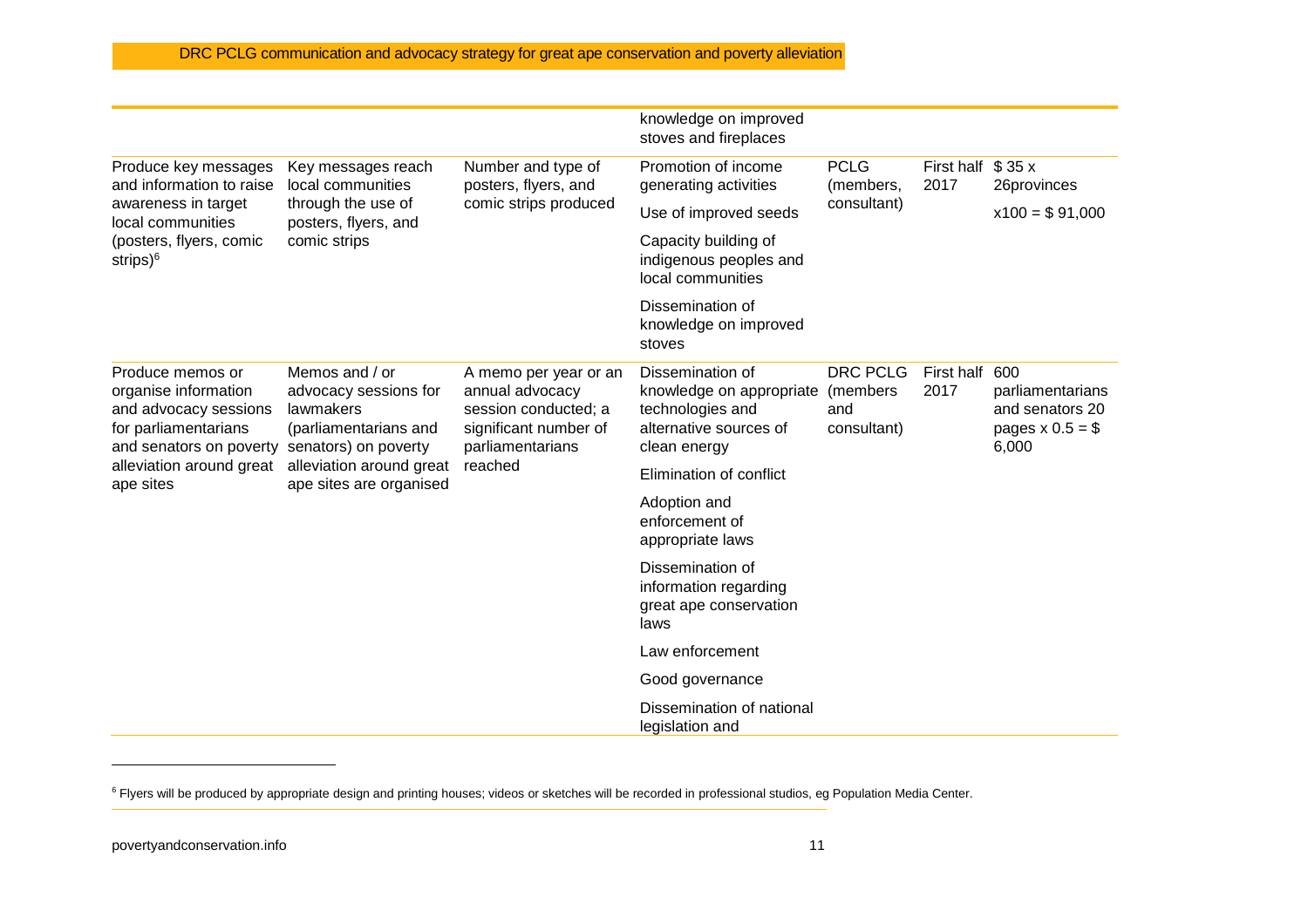|                                                                                                                   |                                                                                                                                                           |                                                                                                          | conventions relating to<br>biodiversity conservation<br>and poverty alleviation                            |                                         |                        |                                                                                     |
|-------------------------------------------------------------------------------------------------------------------|-----------------------------------------------------------------------------------------------------------------------------------------------------------|----------------------------------------------------------------------------------------------------------|------------------------------------------------------------------------------------------------------------|-----------------------------------------|------------------------|-------------------------------------------------------------------------------------|
| Organise awareness<br>and information<br>sessions for community<br>leaders on poverty<br>alleviation around great | Awareness and<br>information sessions for<br>community leaders and<br>traditional leaders on<br>poverty alleviation<br>around great apes are<br>organised | Number of awareness<br>and information<br>sessions for community<br>and traditional leaders<br>organised | Dissemination of<br>knowledge on appropriate<br>technologies and<br>alternative sources of<br>clean energy | <b>PCLG</b><br>(members,<br>consultant) | Second<br>half<br>2017 | 26 provinces x<br>20 customary<br>chiefs per<br>provinces $x$ \$<br>$200 = 114,000$ |
| ape sites                                                                                                         |                                                                                                                                                           |                                                                                                          | Promotion of income<br>generating activities                                                               |                                         |                        | per head<br>Depending on                                                            |
|                                                                                                                   |                                                                                                                                                           |                                                                                                          | Use of improved seeds                                                                                      |                                         |                        | available fund,<br>and support of<br>members                                        |
|                                                                                                                   |                                                                                                                                                           |                                                                                                          | Improved capacity of<br>indigenous peoples and<br>local communities                                        |                                         |                        |                                                                                     |
|                                                                                                                   |                                                                                                                                                           |                                                                                                          | Dissemination of<br>knowledge on improved<br>stoves                                                        |                                         |                        |                                                                                     |
| Support the                                                                                                       | Organisation of                                                                                                                                           | Number of educational                                                                                    | Dissemination of                                                                                           | <b>DRC PCLG</b>                         | First half             | 1000                                                                                |
| organisation of<br>education exchanges<br>programs at community<br>level                                          | educational exchange<br>programs supported                                                                                                                | exchange programs<br>supported at community<br>level                                                     | knowledge on appropriate (members)<br>technologies and<br>alternative sources of<br>clean energy           |                                         | 2017                   | Coordinate and<br>build the<br>capacities of<br>NGOs7members                        |

-

<sup>7</sup> Apres un renforcement des capacités des membres des cellules de communication, coordonner la diffusion des messages et émissions communautaires.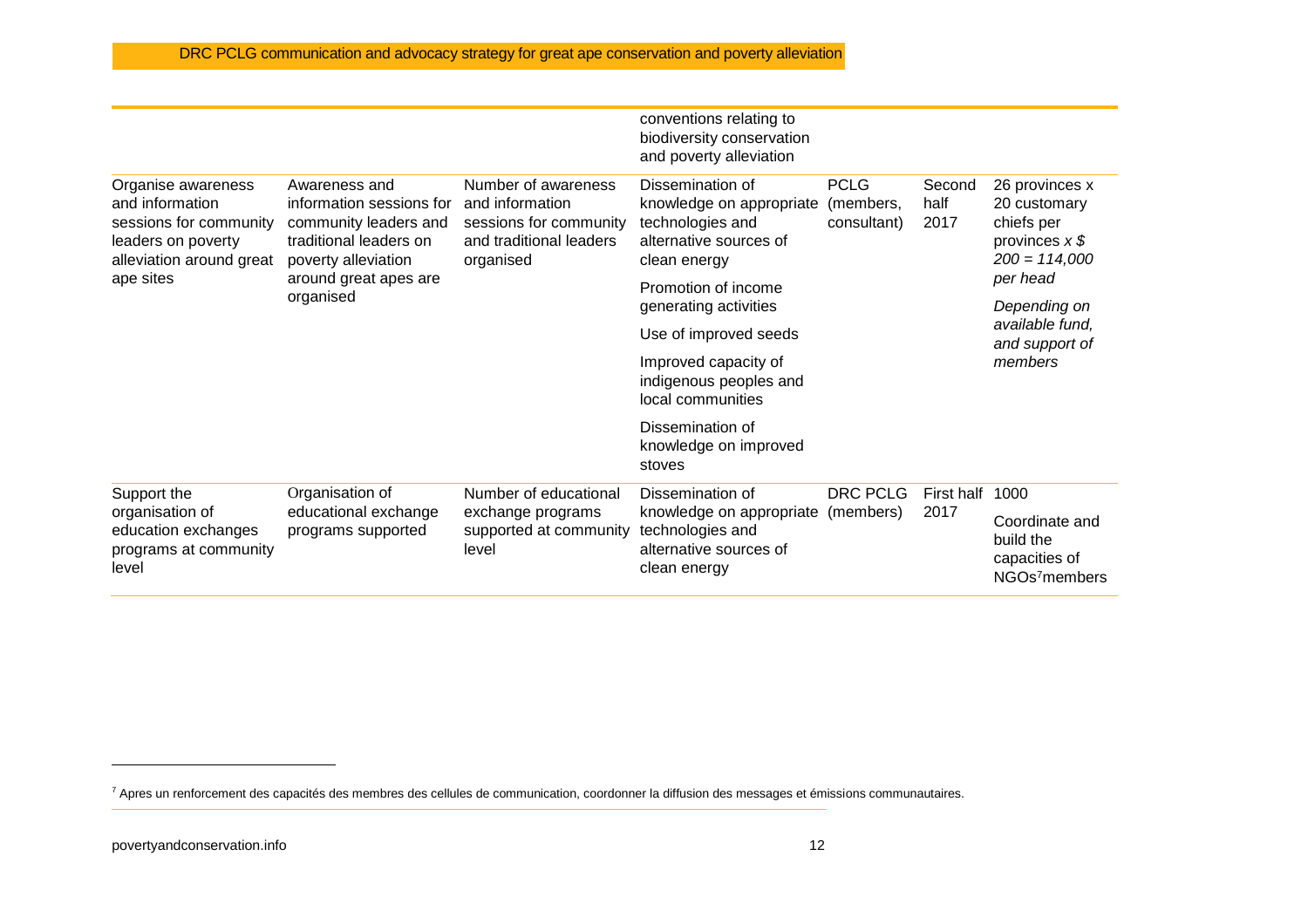# <span id="page-12-0"></span>Implementation of the DRC PCLG communication and advocacy strategy

The steering committee meeting held in Kinshasa in June 2015 recommended that awareness campaigns, television programs, and any other communication activity should be undertaken by the group only after careful consideration, consultation of group members, review of previous similar experiences and testing, when possible. All these actions will contribute to an improved understanding of the current situation, the key messages the group wants to communicate, the targeted audience and the expected outcomes. Based on INCEF and BCI's experiences, an awareness campaign which is not well-crafted could easily backfire and become counterproductive for great ape conservation. For all these reasons, the implementation of this communication strategy will start only in 2017 after its adoption by the general assembly of DRC PCLG members, and after further research and reflection on the best strategies to reach the different audiences. It is also recommended that local communities be consulted for validation before the start of the implementation of the communication strategy, and the strategy should be tried out first on the ground, before being rolled out to intended audiences.

Furthermore, this implementation of this strategy should led by DRC PCLG members. The success of this depends on establishing an efficient system of information sharing and collaboration among members, something that still needs to be built.

Last but not least, the implementation of this communication strategy will depend on successful fundraising efforts in 2016.

### <span id="page-12-1"></span>**Challenges**

One of the main challenges encountered in the development of this communication and advocacy strategy was collecting information and feedback from DRC PCLG members. This is understandable considering their busy agenda, the fact many members are not based in Kinshasa, and the limited access to internet that members experience when they are in the field or away from large cities.

The lack of an effective system for exchanging information among members of the DRC PCLG community remains a hindrance for working together effectively as a group, and something that should be addressed as a priority during the next phase of work of the group.

Another problem was the limited availability of financial resources, which did not permit to carry out field visits in great ape sites to consult local people on their problems and possible solutions. Likewise, no field meeting could be arranged with representatives of the private sector to collect information from those who are likely to have a significant impact, through their investments, in great ape conservation and poverty alleviation.

### <span id="page-12-2"></span>Lessons learnt

These are some of the lessons that the DRC PCLG consultant and communication coordinator learnt in the course of developing this communication and advocacy strategy:

- 1. DRC PCLG is a platform for sharing and exchanging information among its members through website, meetings, emails or phone calls, but it needs to increase its visibility and credibility to improve participation and capacity building of its members.
- 2. It is vital to devise an efficient system of communication to improve information sharing among DRC PCLG members.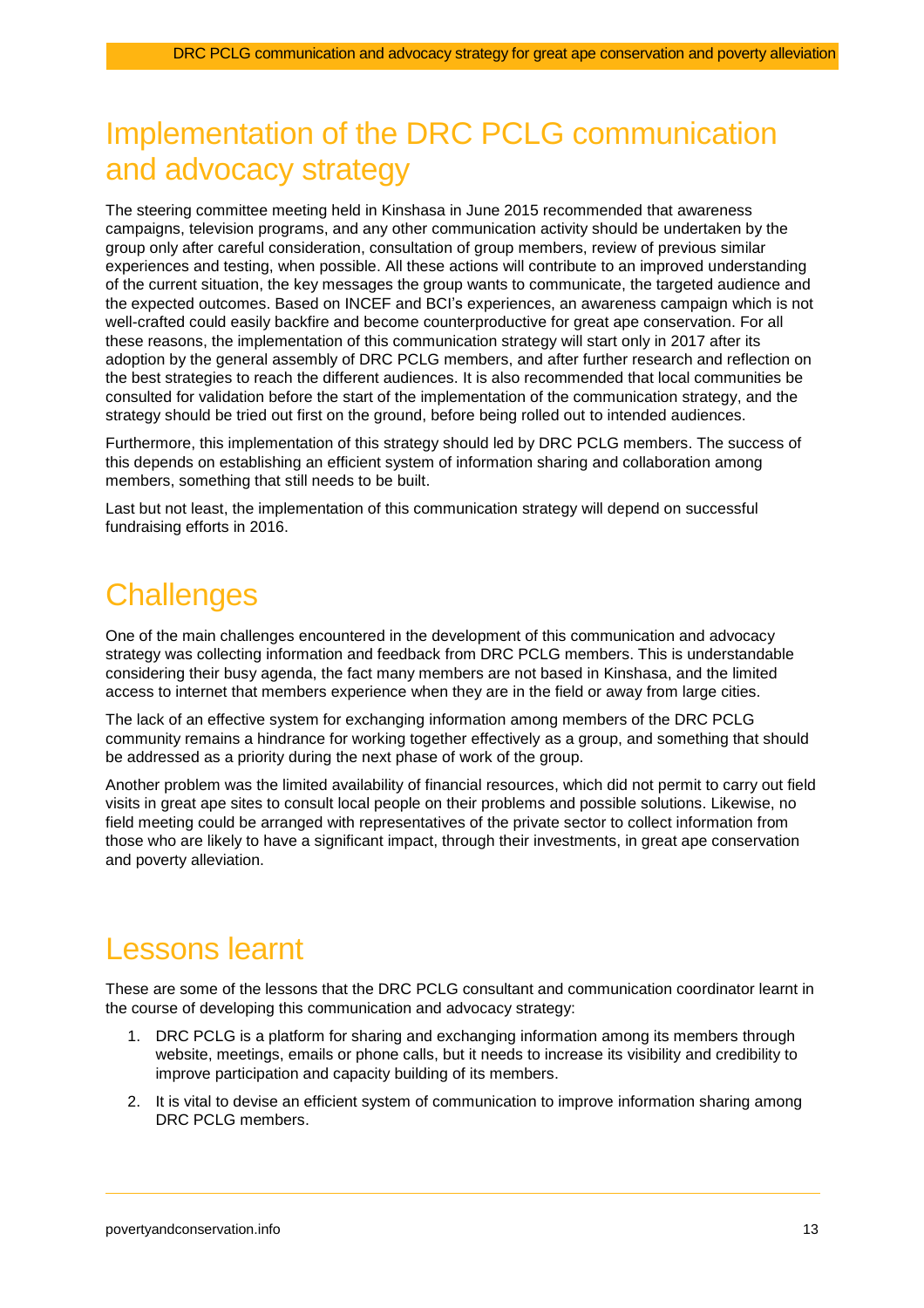- 3. Information sharing systems between members should be improved progressively; for example through using appropriate software applications and online social networks. This way progress can be tested, and systems improved accordingly.
- 4. The group should fundraise to allow the communication consultants and other DRC PCLG members to conduct research at community level and attend relevant meetings and conferences.
- 5. DRC PCLG members should lead in the implementation of the communication activities, so that they can contribute to the process their knowledge and field experience.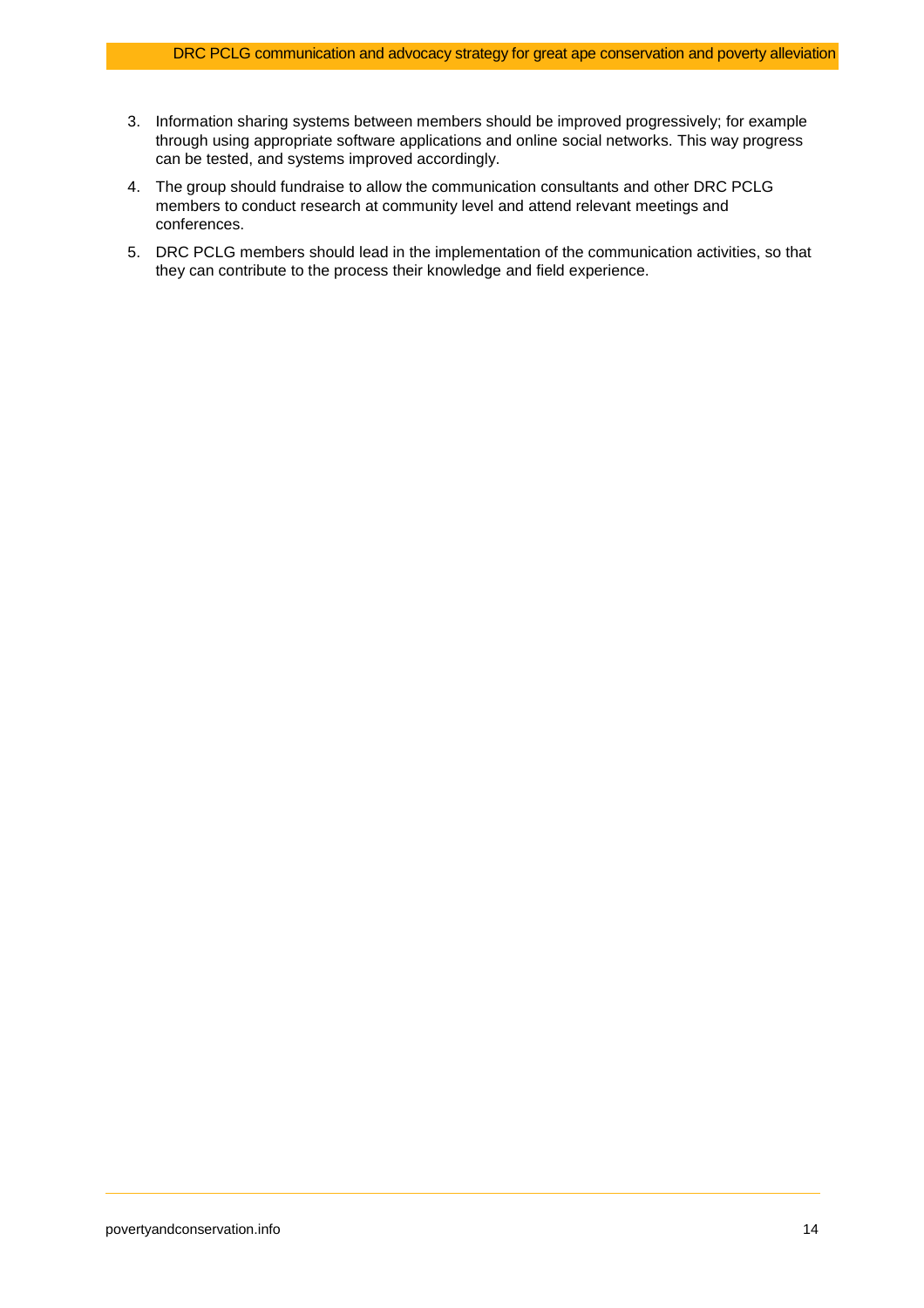# <span id="page-14-0"></span>Appendix 1. Documents consulted during the literature review

United Nations Declaration on the Rights of Indigenous Peoples <http://www.tematea.org/french/?q=node/5853>

African Convention on the Conservation of Nature and Natural Resources [www.tematea.org/french/?q=node/4593](http://www.tematea.org/french/?q=node/4593)

Integrated communication plan for the promotion of REDD+ [http://carpe.umd.edu/Documents/2013/LS8\\_IA\\_DRC\\_REDD\\_Integrated\\_Plan\\_WWF\\_2012.pdf](http://carpe.umd.edu/Documents/2013/LS8_IA_DRC_REDD_Integrated_Plan_WWF_2012.pdf)

Law No. 011/2002 of 29 August 2002 on the Forest Code [http://cd.chm-cbd.net/implementation/fol320521/copy\\_of\\_doc390257](http://cd.chm-cbd.net/implementation/fol320521/copy_of_doc390257)

Law No. 14/003 of 11 February 2014 relating to the Conservation of Nature <http://www.leganet.cd/Legislation/Droit%20administratif/Environnement/Loi14003.11.02.2014.htm>

CITES (Convention on International Trade in Endangered Species) [http://www.cites.org](http://www.cites.org/)

Convention on Biological Diversity [http://www.biodiv.org](http://www.biodiv.org/)

Law on Nature Conservation <http://cd.chm-cbd.net/implementation/fol320521>

Local Communities Forest Concessions Decree <http://leganet.cd/Legislation/Droit%20economique/Code%20Forestier/D.14.018.02.O8.2014.htm>

#### **Relevant references on law and conservation related documents in DR Congo**

Law No. 11/009 From July 9, 2011 Wearing Principles Relating to the Protection of the Environment [http://cd.chm-cbd.net/implementation/fol320521/loi-portant-princ-fond-sur-l-env\\_2011.pdf](http://cd.chm-cbd.net/implementation/fol320521/loi-portant-princ-fond-sur-l-env_2011.pdf)

The Forest Code [http://cd.chm-cbd.net/implementation/fol320521/copy\\_of\\_doc390257](http://cd.chm-cbd.net/implementation/fol320521/copy_of_doc390257) Forest Concessions Decrees for the Local Communities <http://leganet.cd/Legislation/Droit%20economique/Code%20Forestier/D.14.018.02.O8.2014.htm>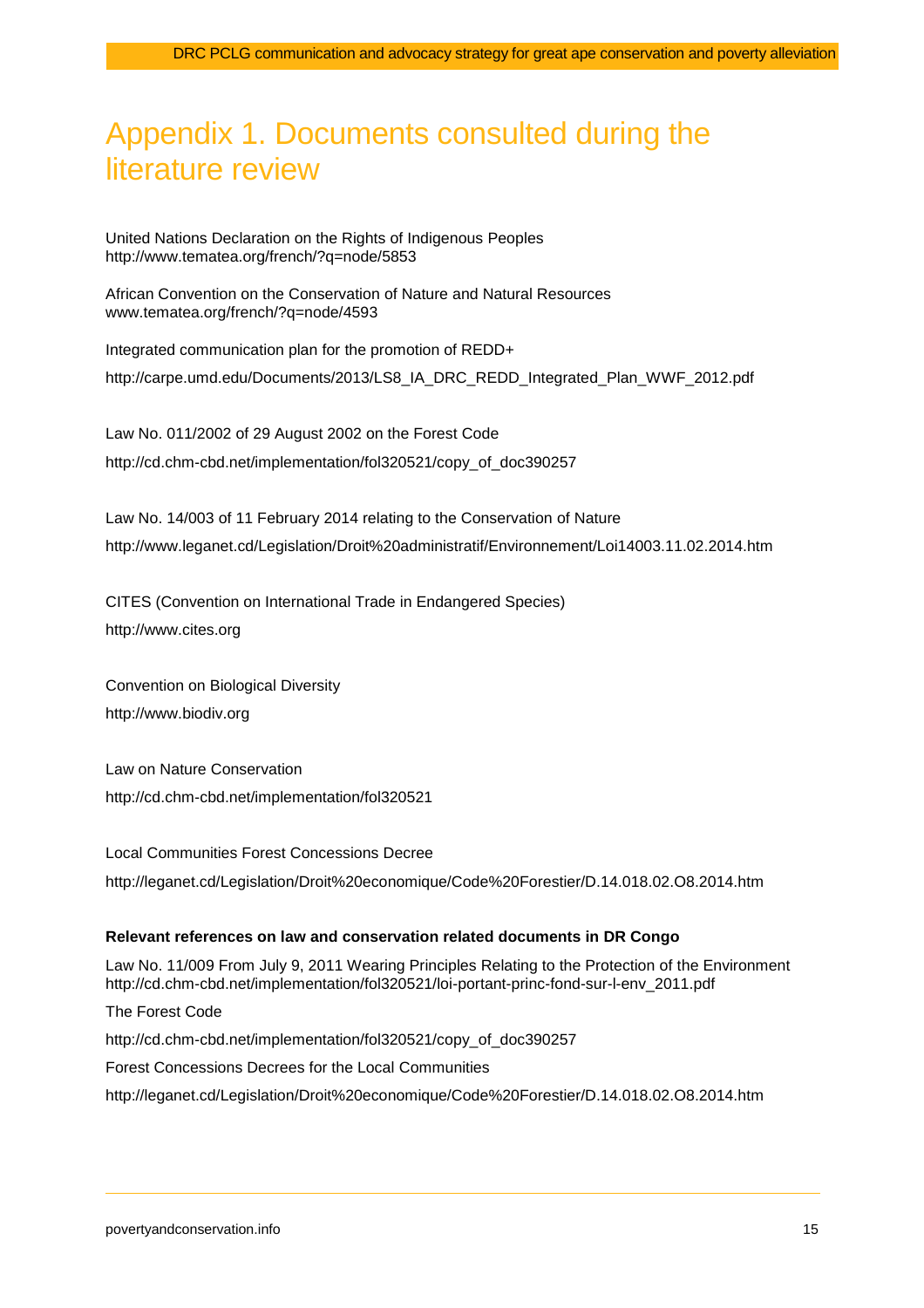# <span id="page-15-0"></span>Appendix 2. Terms of references of the communication and advocacy strategy for great ape conservation and poverty alleviation in DRC

### **Introduction**

The Democratic Republic of Congo (DRC) is a country with enormous wealth in natural resources. Its forests are home to a rich biodiversity, including numerous endemic and endangered species. DRC plays a particularly important role for primate conservation, since there occur three of the four species of great apes: gorillas, chimpanzees and bonobos. However, habitat destruction and bushmeat hunting pose serious threats to biodiversity in DRC, particularly for the survival of great apes. Furthermore, while DRC is considered one of the richest countries in the world in terms of natural resources and biodiversity, its citizens are among the poorest on the planet.

In response to this situation in 2014, the International Institute for Environment and Development (IIED), with support from the Arcus Foundation and UK-Aid for International Development, set up a network called DRC Poverty and Conservation Learning Group (DRC PCLG). This network is modelled on similar groups previously established in Cameroon and Uganda.

The DRC PCLG started with an inception workshop held in Kinshasa on 21 and 22 May 2014. The objectives of that workshop were:

- To provide a space for DRC based conservation and/or development organisations where they could share their practical experience of linking ape conservation and poverty alleviation, particularly reflecting on what has worked, what hasn't and why.
- To understand to what extent ape conservation and poverty are linked in official DRC conservation and development policy.
- To identify what needs to change from specific practices to national policies in order to maximise conservation-poverty linkages and what role a network of conservation and development organisations in DRC could play (for example through information exchange, learning and joint action).

On June 3rd 2015 a meeting was held in Kinshasa of a select steering committee of DRC PCLG members. During this meeting, among other things, a sub-committee was established to formulate a communication and advocacy strategy for great ape conservation and poverty alleviation in DRC.

The subcommittee will make progress through email exchanges, and will meet whenever possible at the headquarters of the Bonobo Conservation Initiative (BCI) or the Wildlife Conservation Society (WCS), with the facilitation of a communication consultant.

### Objectives and activities related to the formulation of an advocacy and communication strategy on conservation and poverty alleviation issues around great ape sites in DRC

The main objective of the selected communication subcommittee will be to formulate a short- and longterm communication strategy for DRC PCLG. The secondary objective is to improve the capacity of conservation organisations in DRC to advocate with public authorities and representatives of the private sector for an increased support in conservation and development activities.

As part of the development of this communications strategy, the following recommendations were made by the steering committee to the communication subcommittee:

 involve the National Centre for Environmental Information (CNIE) in the development of the communication work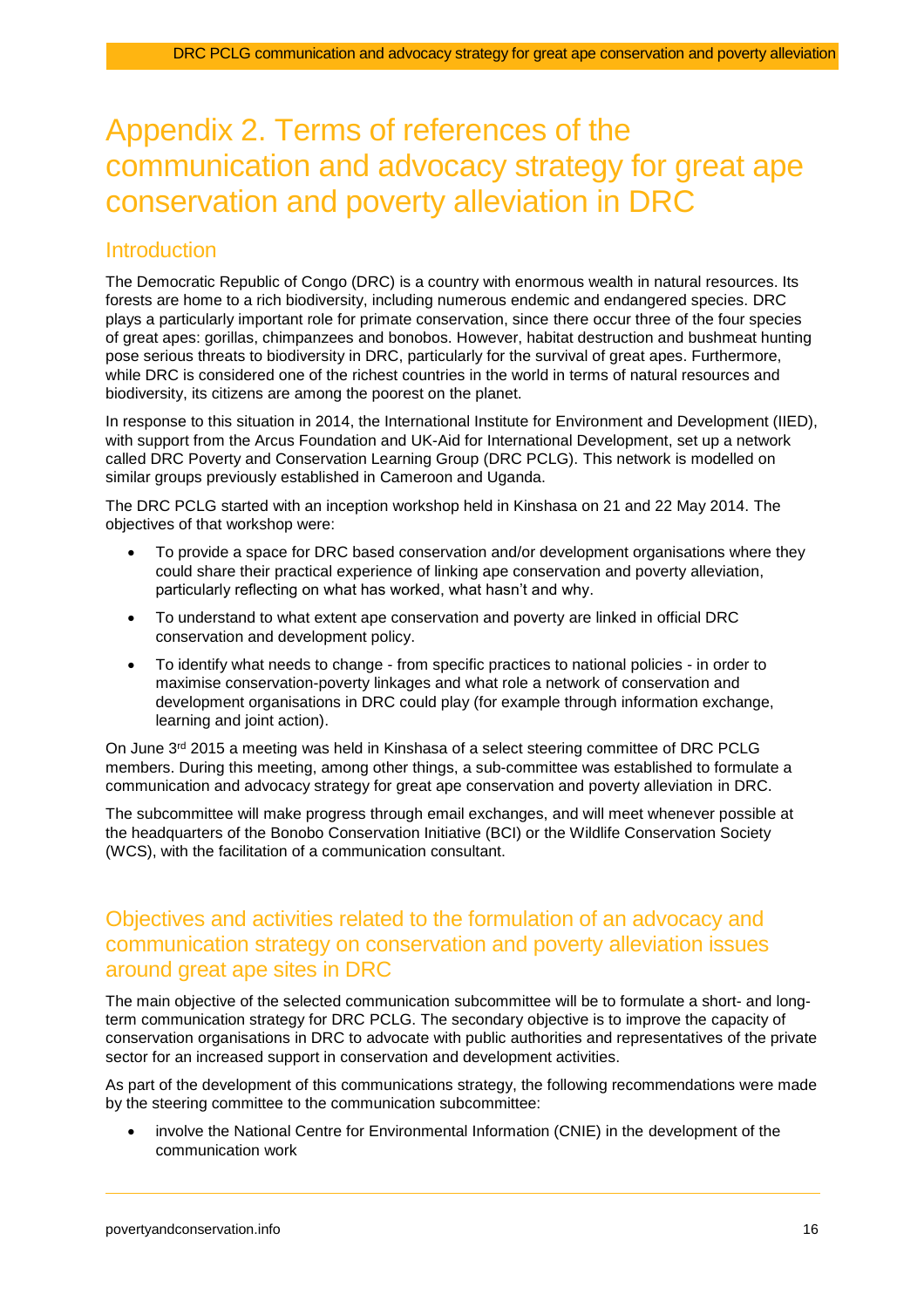- take into account the awareness film on the bonobo produced by INCEF
- pay special attention to the nature of the communication messages, their intended recipients and the channels that should be used to reach them
- separate communication targeted at local communities and advocacy work towards the public and private sector, and
- ensure that a preliminary study of local communities is carried out in 2016 to understand the cultural traditions of all concerned, to better prepare messages and deliver them with positive impact.

The planned activities are:

- 1. an inventory of existing communication, awareness and outreach activities on great ape conservation
- 2. development of a communication strategy for local communities
- 3. development of an advocacy plan targeting public authorities, and
- 4. development of an advocacy plan targeting private sector representatives to improve their participation in great ape conservation efforts and in the fight against poverty in great ape sites.

### **Deliverables**

It is expected the communication and advocacy subcommittee will deliver the following outputs:

- An annotated bibliography of existing information on communication, awareness and outreach work carried out on great ape conservation in DRC
- A communication and advocacy strategy for DRC PCLG, with both short and medium term objectives, involving all DRC PCLG member organisation to address the following 4 categories of actors and stakeholders: a) those who support both conservation and development objectives; b) those who only support conservation; c) those who only support the fight against poverty; and d) those who do not support either conservation nor development. This will involve:
	- o analysing all categories of concerned stakeholders and determine their expectations and fears
	- $\circ$  designing ways and means to meet the expectations and mitigating the fears of each category
	- $\circ$  starting to work with the stakeholders who already support great ape conservation and poverty alleviation to craft messages to change the attitude of the other stakeholders
	- $\circ$  identifying the most appropriate communication channels and methods to reach each stakeholders, and
	- $\circ$  developing an action plan for implementing the communication and advocacy strategy, including timing and a budget.
- A list categorising into the four groups identified above the political and legislative authority and the private sector representatives concerned with great ape conservation and poverty alleviation in DRC, and
- A plan for advocacy with the relevant political and legislative authorities and private sector representatives, based on the four categories above.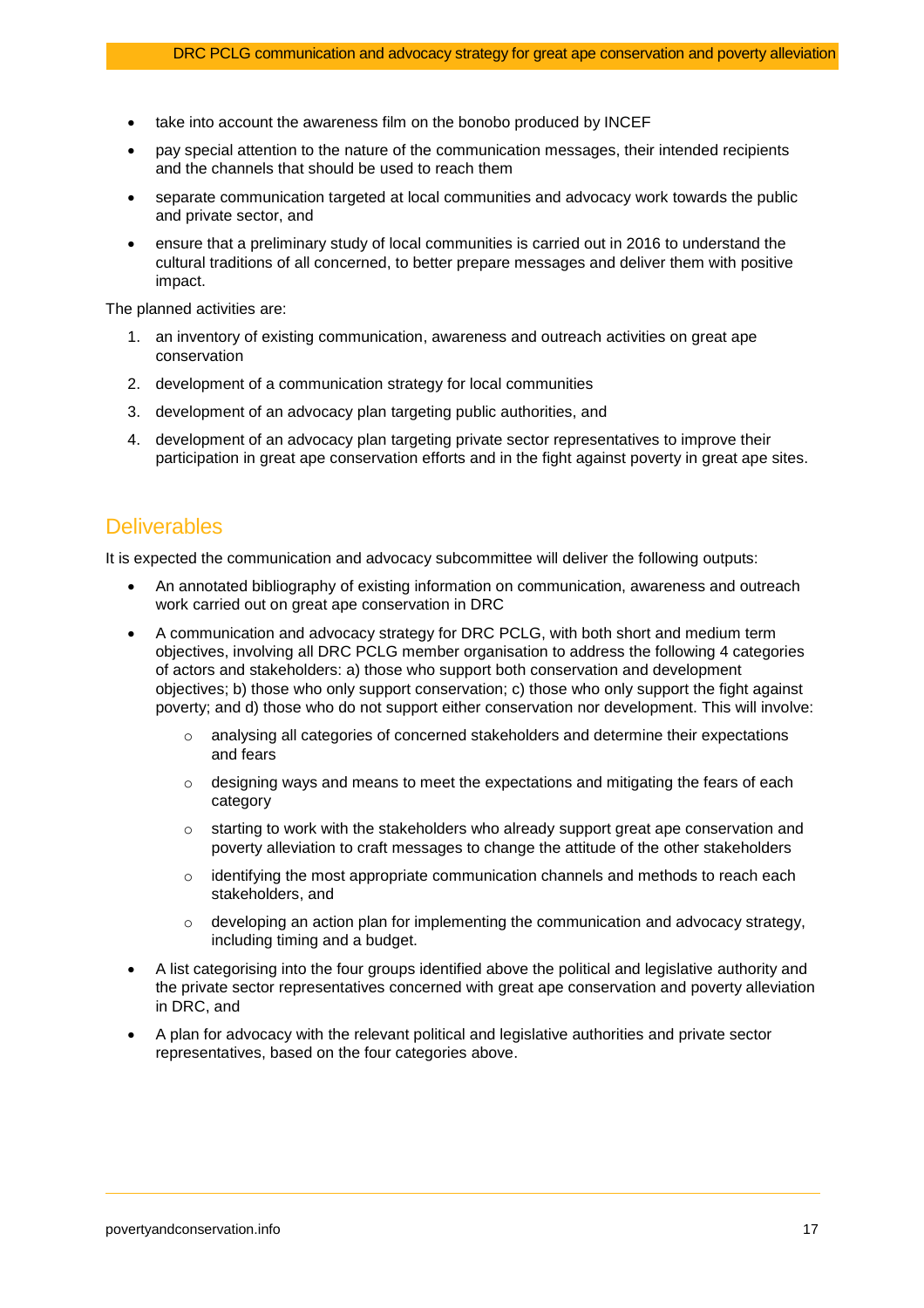### Workplan for the implementation of the activities to formulate a communication strategy

July-August 2015

- Collect bibliographic information on private sector representatives working in great ape sites and likely to invest in conservation and community development
- Categorise political and legislative actors to target through advocacy
- List and make a SWOT analysis (expectations and fears) of the stakeholders based around great ape sites, and
- Identify key issues related to conservation and development in great ape sites.

#### September-October 2015

- Identify appropriate communication channels and messages for each audience
- Develop a communications strategy for the integration of conservation and development objectives around great ape sites
- Develop an advocacy strategy to target the political and legislative authorities, and
- Develop an advocacy strategy for the private sector.

November-December 2015

- Prepare a final report and present it to DRC PCLG members, and
- Finalise the report and translate it into English for IIED and project's donors.

### Members of the communication subcommittee

- Evelyne Samu, BCI
- Michelle Wieland, WCS
- Someone from ADIE, to be designated by the Director of Conservation of Nature
- Cynthia Moses, INCEF
- B. Squires, UGADEF and Zoo Australia
- Sebu Cirhuza, FONDAMU and TGO, Consultant

### Honorary members of the communication subcommittee

- Raymond Lumbuenamo
- Toussaint Molenge

### Role of a communication consultant in the execution of these ToR

A member of the staff of the Gorilla Organization based in Kinshasa, who has more than 15 years' experience in communicating and advocating on issues related to great ape conservation, was contracted to lead the execution of these terms of reference.